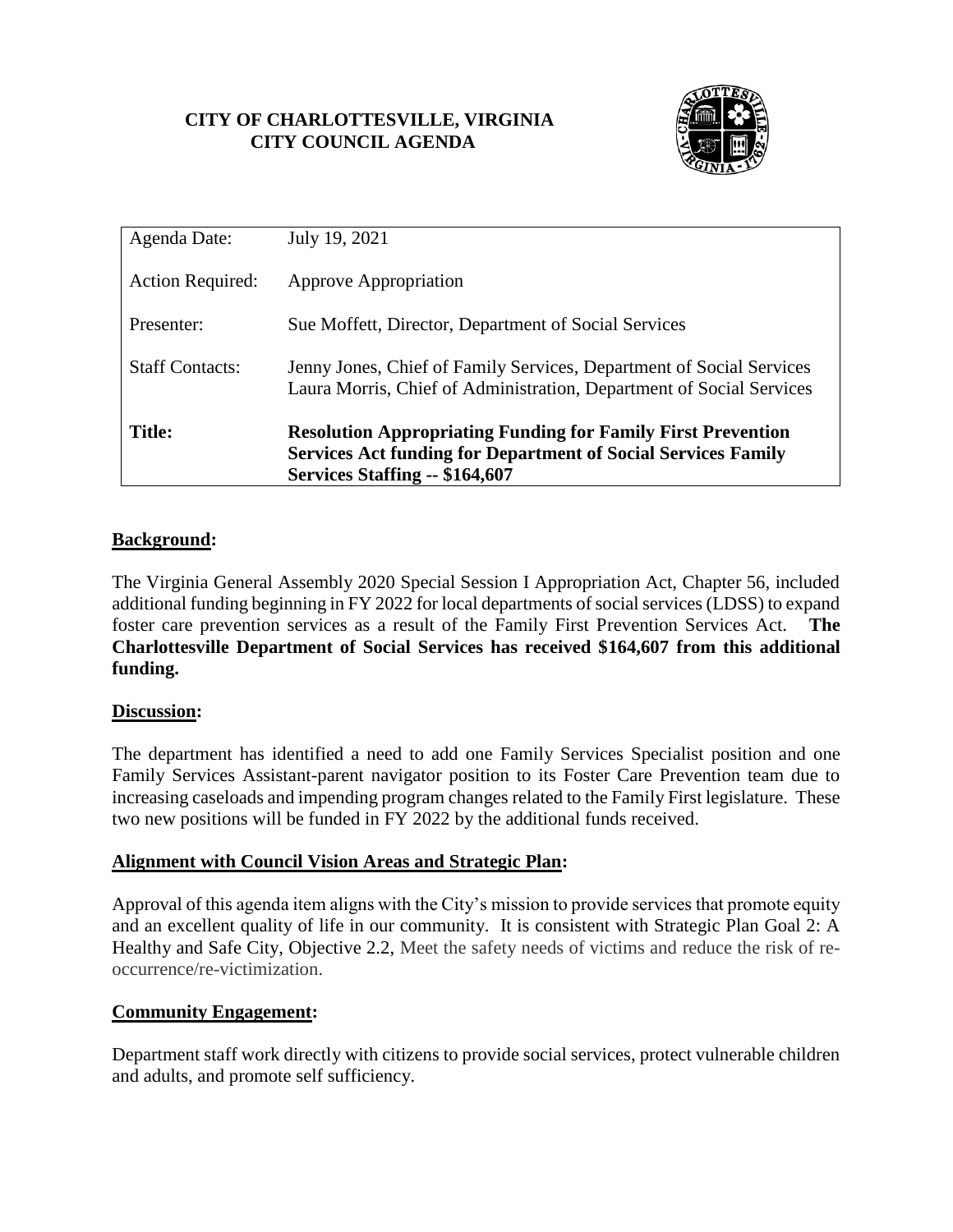## **Budgetary Impact:**

The Virginia Department of Social Services is providing 100% of the funding for FY22 with no local general fund match required. A 15.50% local general fund match will be required beginning in FY23 and in future years. The department is not requesting any new general funds for these positions and plans to absorb the local match needed within its budget due to a planned downward re-classification of a vacant management-level position in FY22.

#### **Recommendation:**

Staff recommends approval and appropriation of these funds.

## **Alternatives**:

Funds that are not appropriated will need to be returned to the Virginia Department of Social Services. If funds are not appropriated we will not be able to increase staffing for our foster care prevention team to serve at-risk children and families.

#### **Attachments**:

Resolution Appropriation Funding